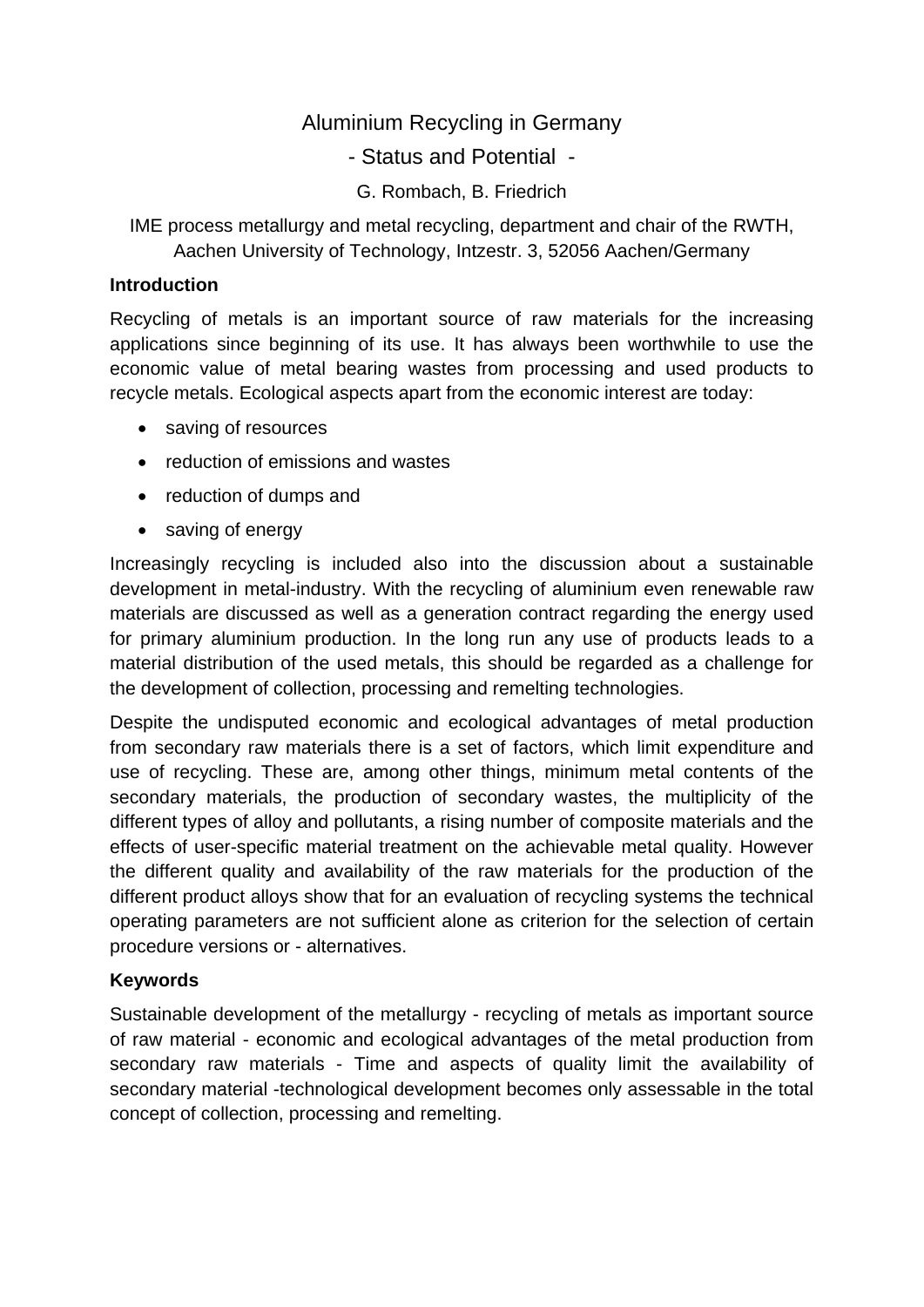### **The availability of secondary raw materials**

The supply of metal production with secondary raw materials is subject to various influences, which are described in the following. These are in particular time aspects and aspects of quality, which limit the availability of secondary material. With an exact analysis of the existing metal flows and the assigned technologies develops a further problem of the recycling, the definition of the recycling quota and the recycled content which describe and evaluate recycling activities. This abstract presents technical-metallurgically based solutions for these problems.

The difference between the aluminium quantity used and the quantity produced in Germany is substantial however according to the metal statistics. The question arises how the high metal requirement of the processing industry is covered and which role thereby plays the recycling. According to figure 1 the recycled content of the production would amount only to about 18 %, whereby only the secondary aluminium production on cast alloy base is compared with the entire in the semi-finished material and casting area assigned metal quantity [1]. This leads undisputed to false conclusions.



Figure 1: Development of entire metal demand, primary and secondary production of aluminium in Germany [ 1 ]

For the correct definition of the term "recycling" at first a qualitative and quantitative description of the scrap flows from the areas of application is important, as well as their connection to existing recycling routes. Therefore a division of Aluminium materials in two groups of alloys is important. In cast alloys the content of alloying elements, above all silicon and copper, is rather high, wrought alloys in comparison are lower alloyed, usually with magnesium and manganese and should therefore be separated and if possible should arrive pure sorted in the recycling cycle. Figure 2 shows some basic differences.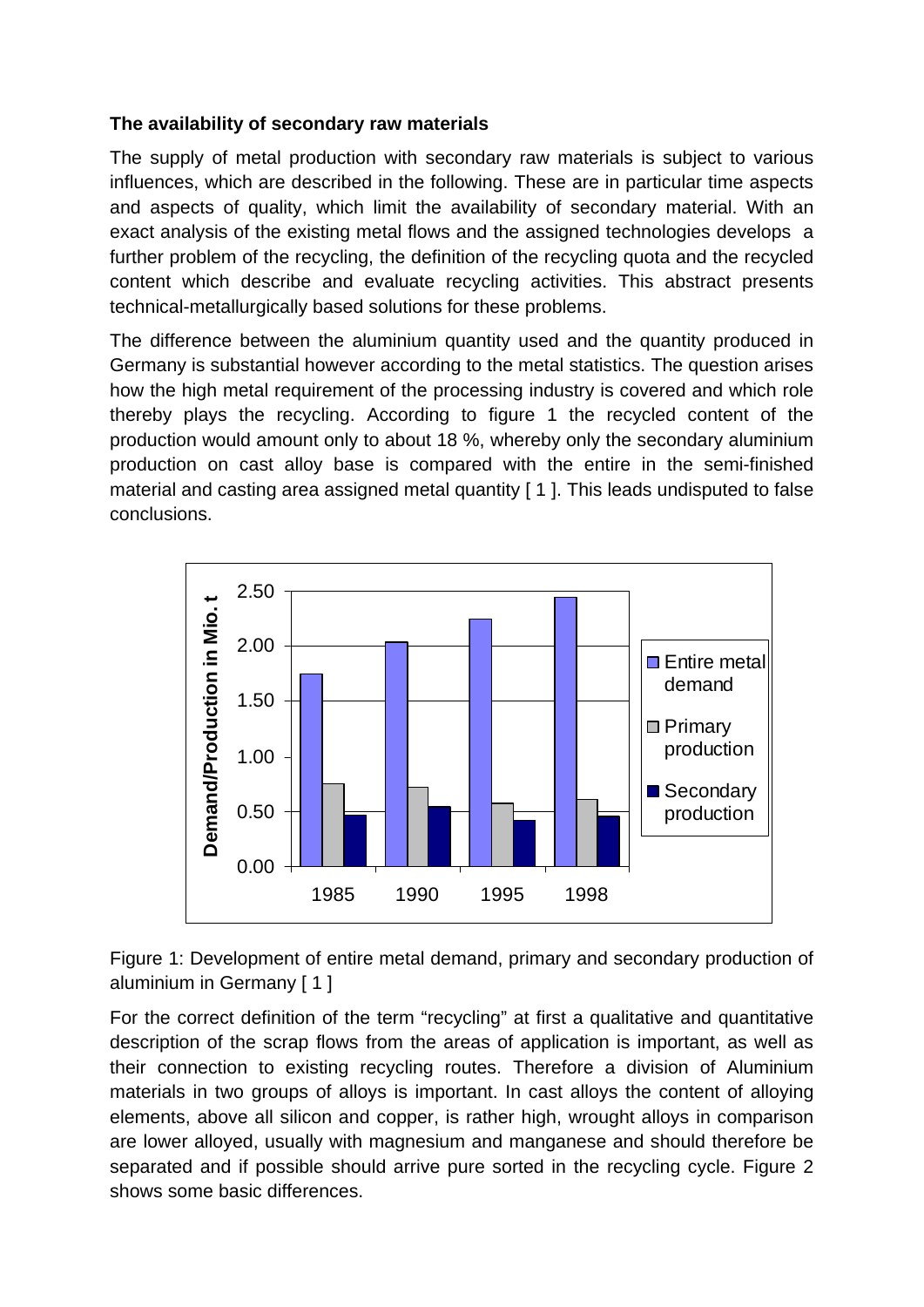

Figure 2: Comparison of casting and wrought alloys

The material separation is limited by application and collection inclusive trade. Figure 3 shows the German application divided by aluminium casting and wrought alloys, that is dominated by the traffic sector [ 2 ]. In each of these ranges of application, with exception of the packing area, casting and wrought alloys often are mixed after use.



Figure 3: Use of aluminium casting and - wrought alloys 1997 [ 2 ]

Apart from this rough division in casting and forgeable alloys exists a further distinction in group of alloys, which results from type and quantity of the mainly used alloying elements. Figure 4 shows an division of aluminium alloys commonly used in statistics. These can be mixed only within close limits among each others and are collected individually if possible.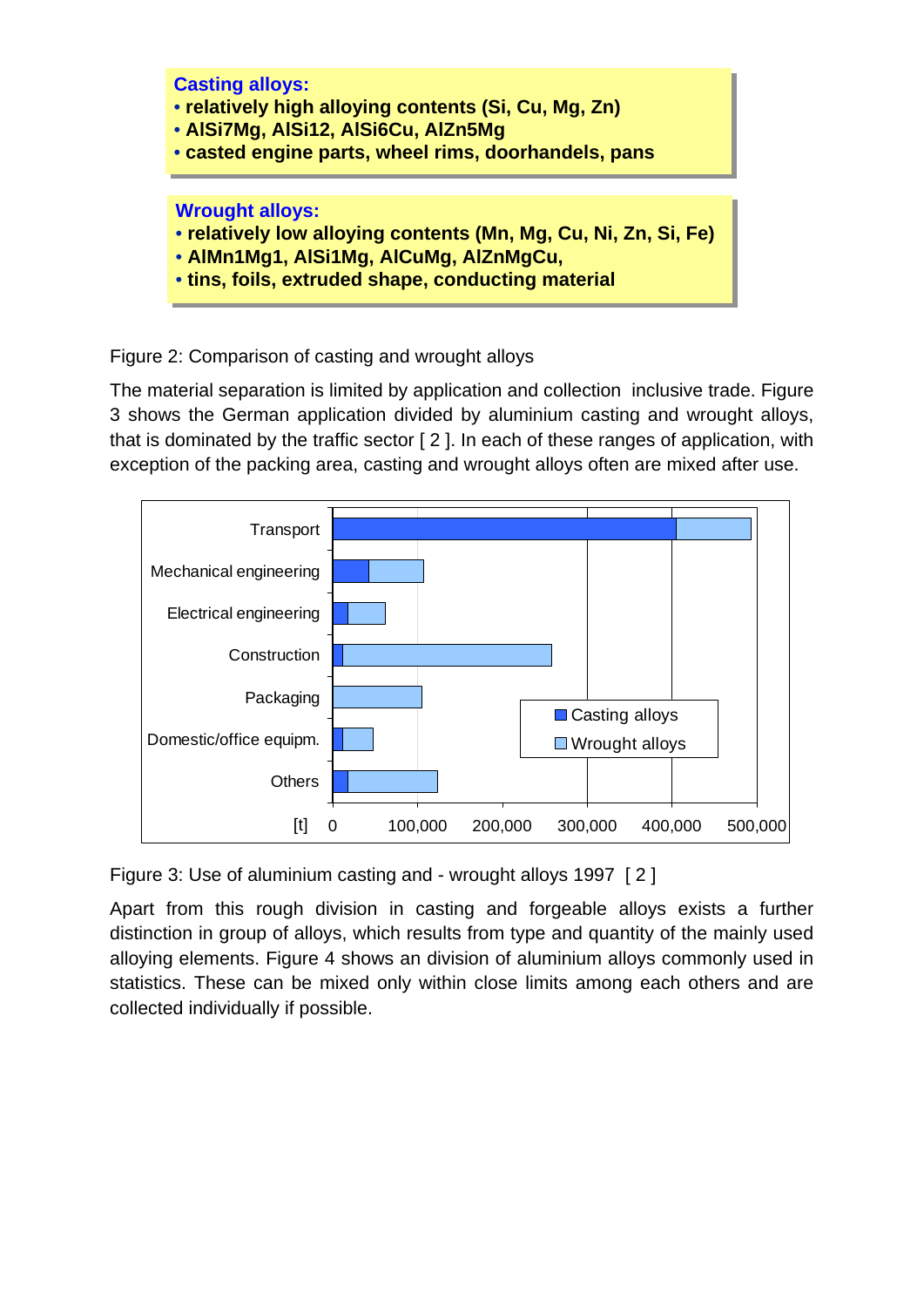

Figure 4: Alloy shares of aluminium application in Germany

With the view of individual ranges of application further distinctions must be made: On the one hand closed recycling cycles exist, so called closed loop recycling, if scrap is supplied to a same-alloy reapplication, e.g. with beverage cans and window frames. Open recycling cycles, so called open loop recycling, exists if secondary raw materials are after smelting supplied to another use also in form of other alloys. Here in particular the refiner (secondary smelters) should be mentioned, which produce cast alloys for the automobile industry exemplary out of a mixture of different old and new scrap (figure 5).



Figure 5: Open and closed recycling cycles

Besides this idealised cases a transient area in material and spatial regard exists. Materially, since also forgeable alloys are converted into cast alloys and so achieve a material-technical modification. Spatially since production scrap is recycled externally not only in-house, and thus not remain in a closed cycle. Sort-pure wrought alloy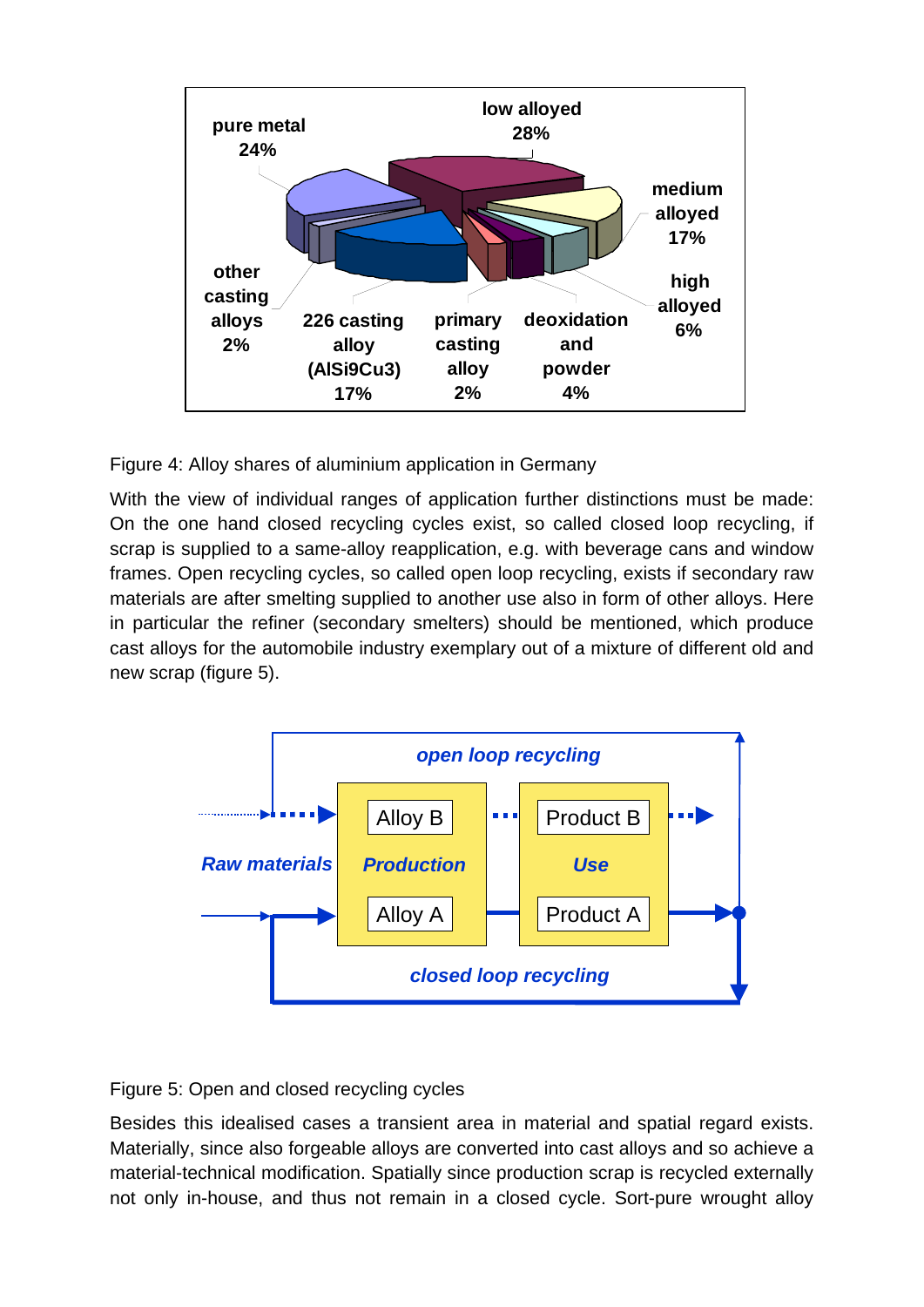scrap is recycled directly by the remelters to rolling and extrusion ingots, which go then into closed and open recycling cycles. Mixed and contaminated scrap is exclusive recycled by the refiners into cast alloys and go usually into open recycling cycles [3].

While the product is in use the metal is bound in so material stock. The overall stock quantity of aluminium is estimated to 600 - 700 millions t world-wide. The distribution of the metals and the return flow into the production cycle are thereby spatially, materially and temporally different. The stock characteristics of aluminium can be described on the basis of selected product groups, products, product sections or types of use (table 1). Aluminium packaging for example was a high spatial distribution with small product size. The material purity can be high (menu bowl, beverage can), middle (cover caps, painted foils) or low (multi layer foils, vaporised bags). The retention time is small with an average life span of half a year [ 4 ].

| <b>Stock characteristics</b> |                   | Packa-<br>ging | <b>Transport</b><br>train/plane<br>car |        | Con-<br><b>struction</b> | General<br>engineering | <b>Electrical</b><br>engineering |
|------------------------------|-------------------|----------------|----------------------------------------|--------|--------------------------|------------------------|----------------------------------|
| spatially                    | size              | small          | high                                   | middle | high                     | middle                 | middle                           |
|                              | propagation       | high           | small                                  | high   | middle                   | middle                 | high                             |
| materially                   | purity            | varied         | high                                   | small  | high                     | middle                 | varied                           |
| temporally                   | retention<br>time | small          | high                                   | middle | high                     | high                   | varied                           |

Table 1: Stock characteristics of aluminium products in selected use areas [4]

The temporal aspect is shown in the next figure of production periods, life span, recycling quotas, return flow quantities of resulting aluminium scrap and the resulting difference to the present requirement in different applications, figure 6.

Today for example scrap from mechanical engineering arises, which was produced between 1980 and 1990, thus has a life span of 10 to 20 years. Only packing materials arrive back into the secondary cycle within half a year. By the temporal shift of the scrap flow in relation to the production the difference between resulting scrap quantity and necessary metal becomes larger. This is still enlarged by the high growth rates in the aluminium application.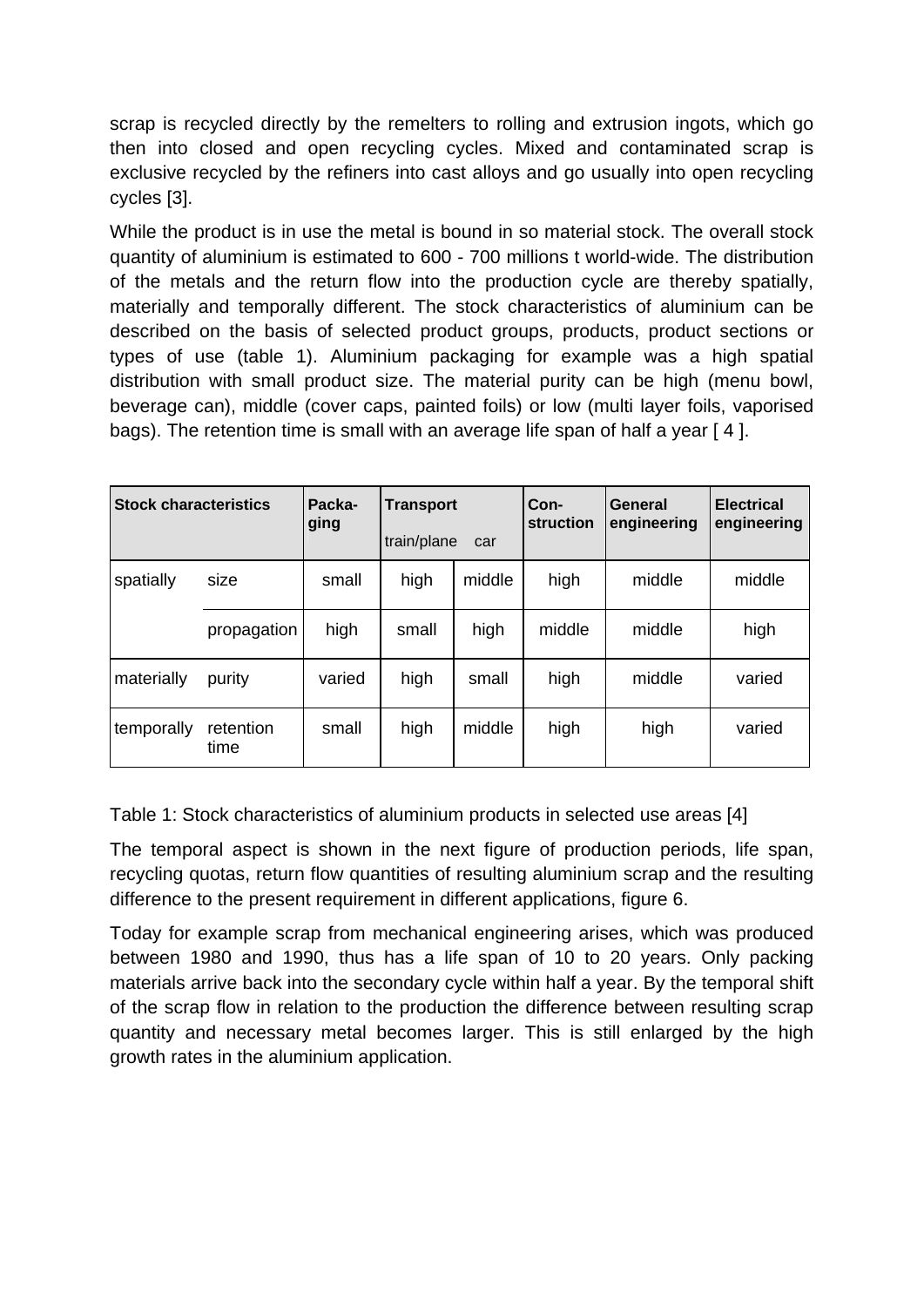

Figure 6: Recycling quotas and return quantities resulting from different lifetimes for different applications under the assumption of complete collection

The determination of the scrap amount is based on the depot quantities of individual applications and their recycling quotas. The recycled content resulting from this estimation would amount for a complete collection of the scrap to 60%. Reason for the difference to the value of 18%, specified before, is alone the determination of the recycling quota. Following some definitions [ 5, 6 ]:

For metal recycling the recycling quota consists of the collection quota and the technical recycling quota. This separation clarifies also the different levels of the recycling in figure 7, their knowledge represents the basis for a resource-oriented view.

To distinguish

- the collection quota CQ: It determines the quantity of available secondary material that is registrated in collecting system, related to the quantity used in the product.
- the technical recycling quota  $RQ_t$ : Here the quantity of material is determined, which after the collection and recycling actually is available for utilisation at the end of the process as secondary metal, i.e. it is the yield of the technical process.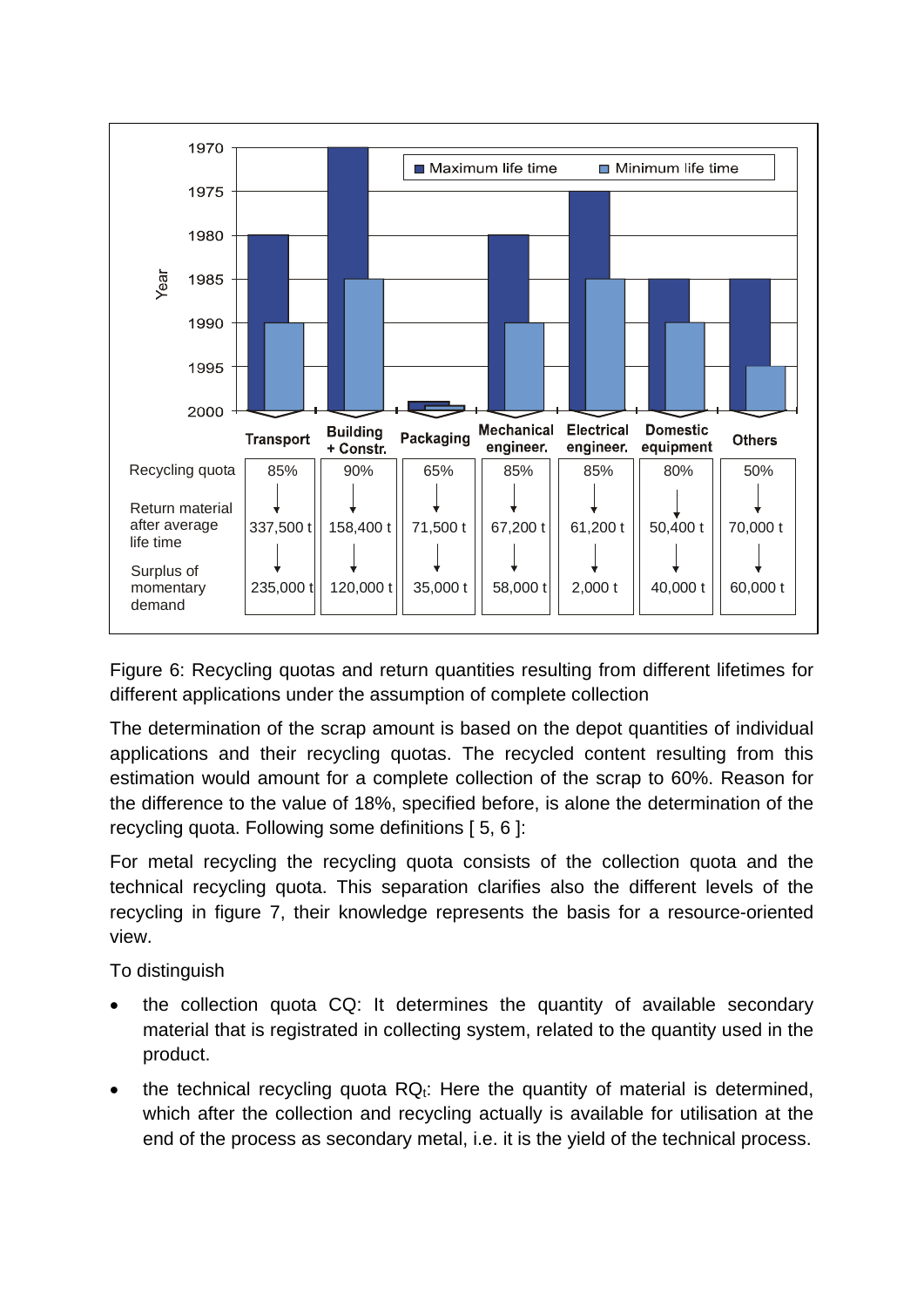

Figure 7: Definition of the recycling quotas for collection, processing and smelting [5]

The technical recycling quota consists again of two sections, PQ, which indicates the processing quota, that is how much metallic aluminium from the collection is supplied for melting; and the smelting yield SY, which indicates, how much aluminium is won as liquid metal, i.e. herein is taken in account the return flows from salt slag and dross treatment (SR, DR).

By the example of the German packaging recycling the different levels of the recycling can be explained.

In the year 1997 consumption of light packaging material (LPM) that are plastics, tinplate, composites and aluminium, amounted to 1,778,198 t [ 6 ]. Of the used packaging material 1,582,596 t collected, which corresponds to an collection quota of 89 %. At the same time 389,525 t of other materials arrived by false collection into the LPM mixture. In the sorting plant plastics, tinplate and composites are separated and an aluminium-bearing fraction (LPM Al40) is supplied to the further utilisation in mechanical processing, composite processing and pyrolysis. This amounted in 1997 to about 55,000 t.

The appropriate recycling quota is calculated in figure 8. The technical recycling quota amounts to 68,4 % and the resource-oriented recycling quota is 61,7 %.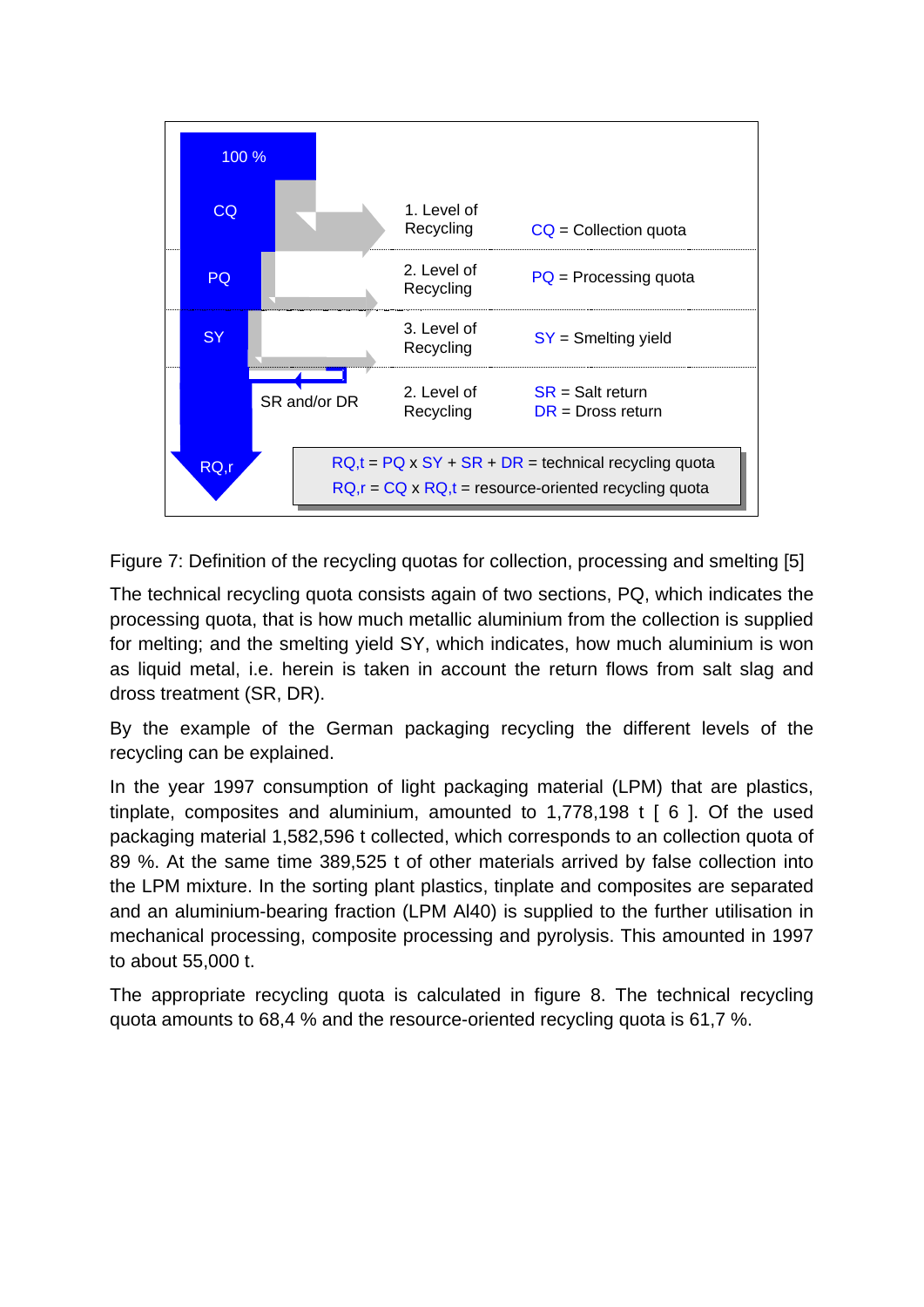

Figure 8: Determination of the recycling quotas for Aluminium light packaging material  $[6]$ 

For the different areas of use for aluminium the determined quotas vary [ 4 ]. The span of collection reaches from approx. 25% for the aluminium content of urban waste up to almost 100% of the quantity from the constructing sector, in such a way it becomes a crucial element for the success of a recycling concept in regard for a most efficient utilization of secondary raw materials (figure 9).



Figure 9: Technical and resource-oriented recycling quotas for aluminium products [6]

The resource-oriented recycling quota defines thus the recoverable metal content of the assigned materials or components.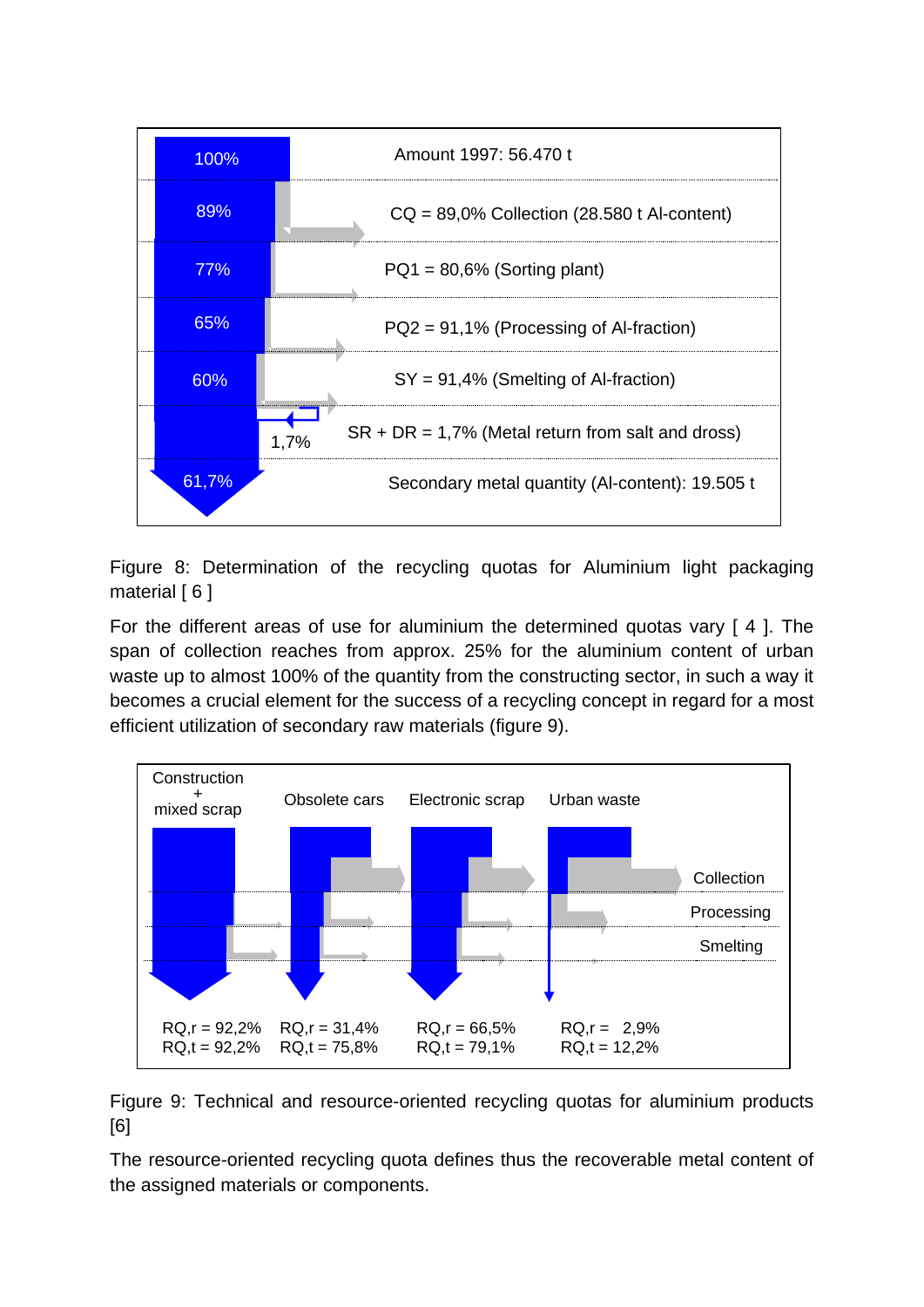In contrast to it the recycled content is the share of secondary metal, which is used for processing. If the collection quota of secondary raw materials is considered for the determination of the theoretical recycled content, it is reduced from 60 to 46% (viz. figure 6). The recycled content lies usually below the recycling quota, since with rising metal consumption more primary metal must be produced, than is corresponded to the losses during usage.

The recycled content however is unsuitable as standard of valuation for recycling success, since it represents a regional valve, which is often strongly falsified by the existing open scrap market and the rising metal demand of application.

### **Quality influence of secondary raw materials on the aluminium recycling**

Apart from the availability also the quality of the feed materials is of crucial importance for the recycling, i.e. their condition and above all their alloy composition.

Refining of the very ignoble metal aluminium is only possible within very small limits (table 2) and accompanying metals such as iron, manganese, silicon, magnesium, copper and zinc remain predominantly soluted in the metal phase. For this reason during primary aluminium production refining is done before reduction, for recycling this means an exact separation of the scrap concerning type of alloy and purity must be done already before melting. If this is not succeeded only a diluting with primary metal or blending of different melts as a possibility for alloy adjustment remains.

| Kind of refining              | <b>Effect</b>                                      |  |  |
|-------------------------------|----------------------------------------------------|--|--|
| Use of melting salt           | Removal of oxides                                  |  |  |
| Chlorination                  | Removal of alkalia and earth alkalia               |  |  |
| Gas treatment                 | Removal of H, Li, Na, Mg, Ca, Sr,                  |  |  |
|                               | oxides, carbides and nitrides                      |  |  |
| Salt refining                 | Removal of Li, Na, Ca, Sr and oxides               |  |  |
| Intermetallic precipitation   | Removal of Fe, Mn, Si                              |  |  |
| Vacuum distillation           | Removal of Li, Zn, Mg, Na                          |  |  |
| Addition of primary aluminium | Dilution of accompanying elements                  |  |  |
| Addition of alloys            | Blending, dilution of single accompanying elements |  |  |

Table 2: Possible melt treatment of remelted aluminium

As consequence from the alloy situation in practice two types of furnaces became generally accepted. Sort-pure scrap and new scrap are usually melted in large volume open-hearth furnaces, mixed new and old scraps, dross and turnings are melted in smaller, more flexible salt bath rotary furnaces. This distinction is also found in the different procedure routes of the second and third recycling level (figure 10).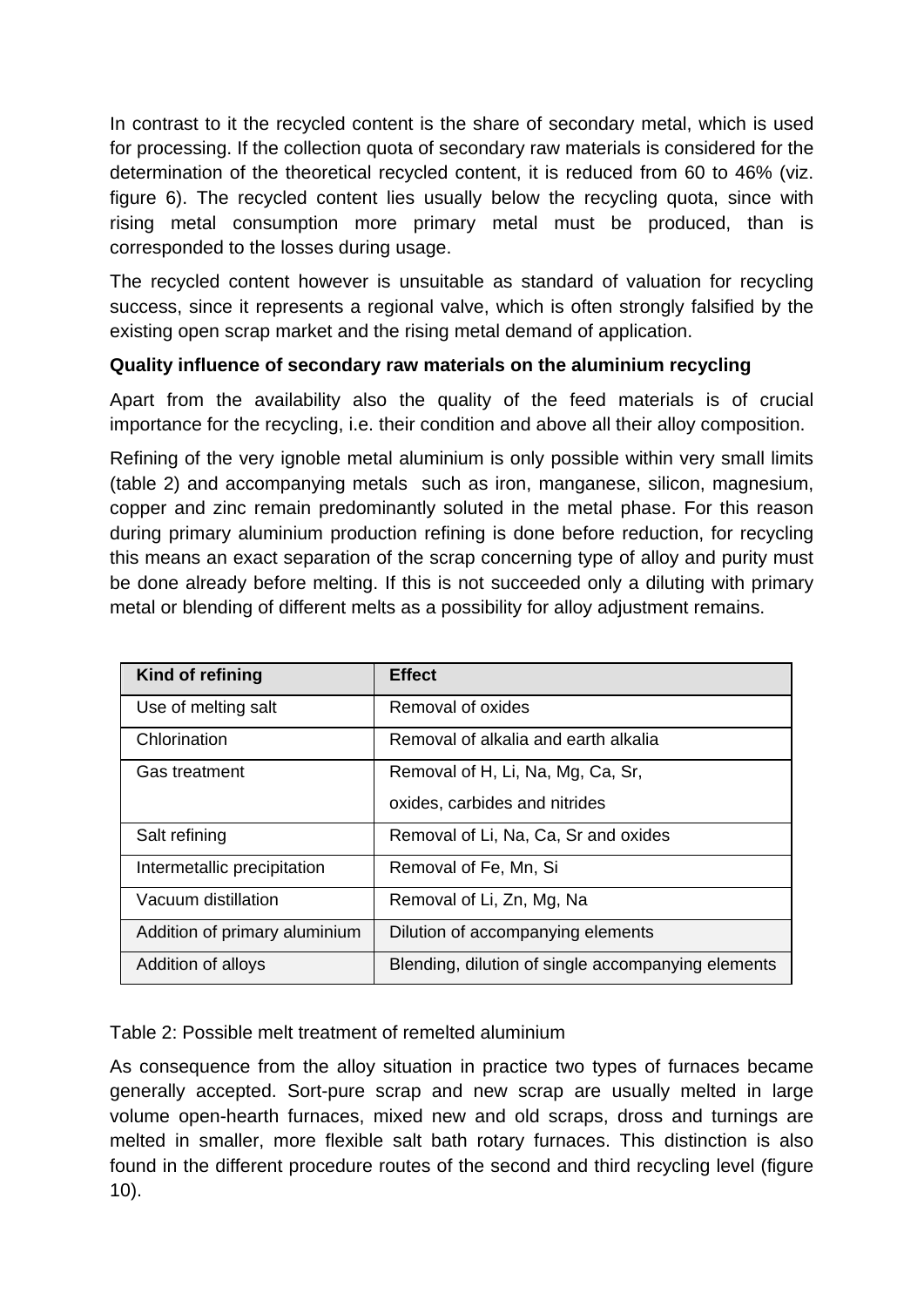

Figure 10: Flow sheet of the aluminium recycling (level 2. and 3.)

Despite of rising return quantities from production and use the intensified sort-pure recycling of forgeable alloy scrap from refiners leads to a lack of diluting material for the secondary smelters. Through their necessarily increased application of primary metal their cost situation is getting more difficult.

Accordingly, the scrap application of German aluminium refiners (figure 11) shows decreasing shares of new scrap in the years 1975-1999, whose share was reduced to 30 %, while the share of old scrap developed in opposite direction [ 7 ].

For the example of aluminium the scrap balance of 1997 in figure 12 clarifies the aspects of scrap availability and quality. First a small export surplus is to be detected, which consists of old scraps, fabrication scraps and turnings.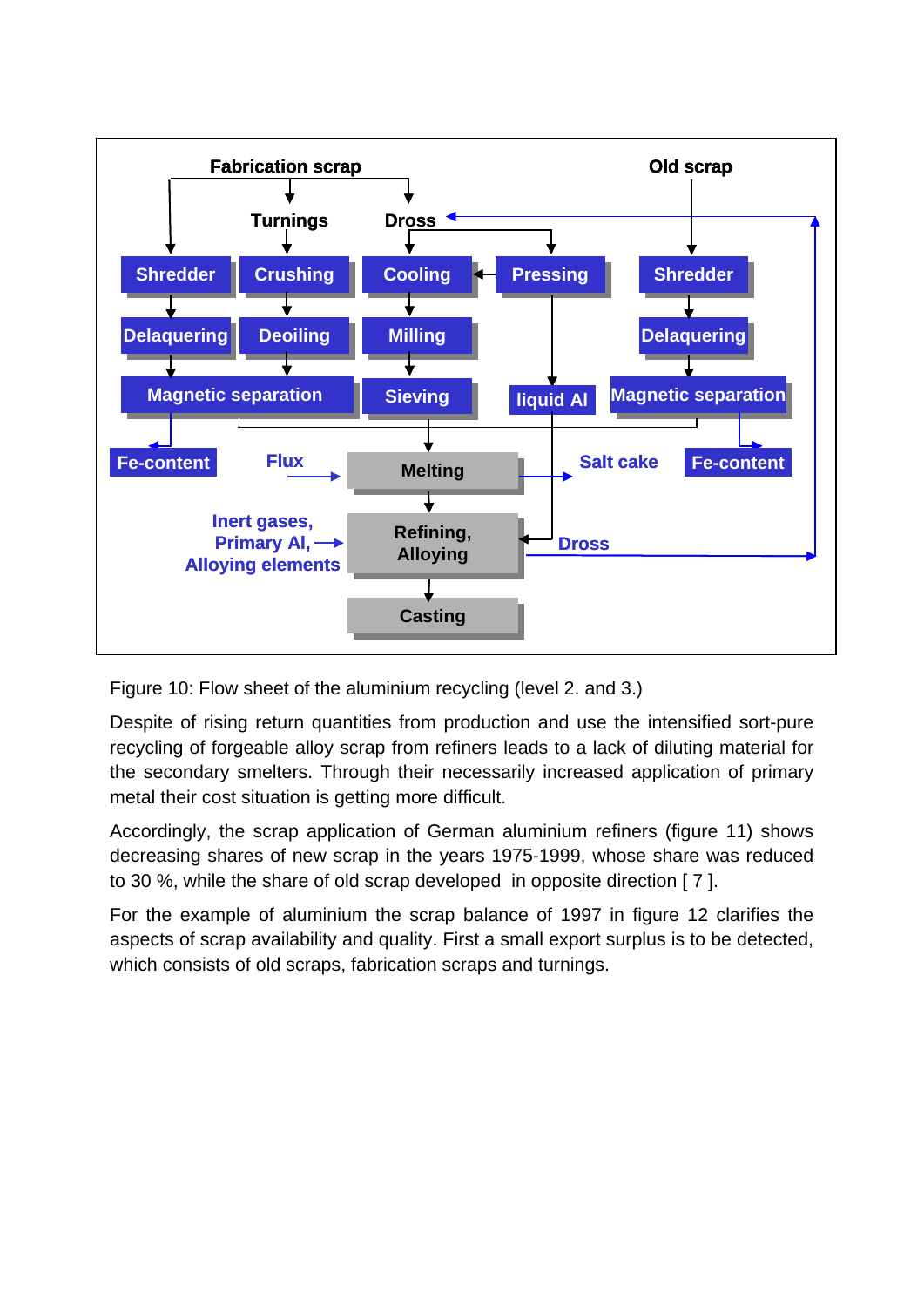

Figure 11: Development of the scrap supply of the German secondary aluminium smelters from 1975 to 1999 [7]

For the secondary aluminium production approx. 400,000 t scrap (Al-content) were used, of that about 70,000 t of wrought alloys became remelted pure sorted. Further wrought alloys were remelted in the cast houses of primary smelters (174,900 t) and the semi-finished material plants (190,000 t) [8, 9]. The amount of approx. 920,000 t of fabrication scrap is re-used directly in the semi-finished material manufacturing as cycle material and is thus statistically not registered.

The shown scrap application plus an imported quantity of 168.000 t secondary aluminium and the scrap share of the foreign primary metal results in a real recycled content of the German total production of 37 %. This is a mass-referred average value of the individual areas of application.

| Import<br>364,100 t                  | Arising scrap amount<br>835,800 t                 |                        |                          | <b>Fabrication scrap</b><br>approx. 920,000 t |  |
|--------------------------------------|---------------------------------------------------|------------------------|--------------------------|-----------------------------------------------|--|
| Utilisation 764,300 t                |                                                   |                        |                          | Circuit material                              |  |
| Export<br>430,700 t                  | Secondary<br>aluminium<br>production<br>398,000 t | 174,900 t<br>Primary-A | Semis prod.<br>190,000 t | Direct scrap input<br>approx. 920,000 t       |  |
| <b>Statistical border of balance</b> |                                                   |                        |                          |                                               |  |

Figure 12: German scrap balance 1997 [ 8, 9 ]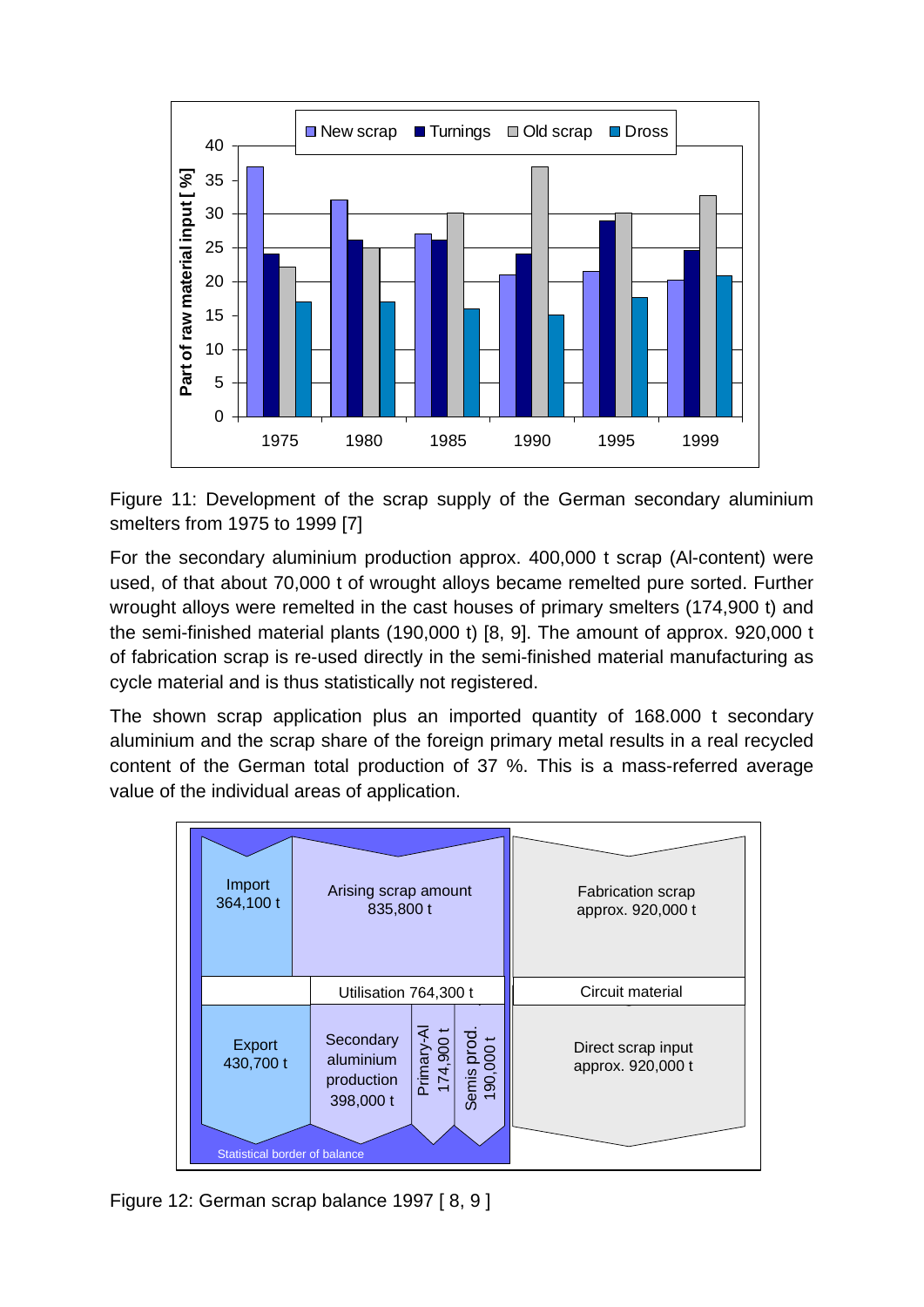The interaction between the product areas can be quantified by the existing scrap flows (figure 12). An alloy cascade results, whereby the recycling activities increase the alloy content of the entire stock. Unalloyed aluminium forms the starting point of this material flow and has therefore the smallest recycled content. Lowering of the alloy status, i.e. a reversal of the usual supply direction in figure 13 is only possible with a high expenditure, comparable to the primary production.



Figure 13: Interaction between the recycling systems

In the long run the success of recycling activities can only be evaluated by the metal quantity recovered and thus by the saving of primary metal in the total system of aluminium, whereby only about 10 % of the energy expenditure of the primary production is needed. Beyond that the sort-pure collection and processing works against an enrichment of alloying elements in the recycling cycle and save thus the maximal applicability of the secondary raw materials that is expensive anyway by its shortage.

### **Energetic evaluation**

For the energetic evaluation of recycling first the question of the optimal technique for the processing of the different materials is to be answered. Thereby the energy expenditure of every material sinks with rising recycling quota, or rising recycled content of a closed product cycle shown in figure 14. An increase of the recycling ratio leads however starting from a certain limit value to very strongly rising expenditures, since then the specific energy consumption rises super proportionally with the high expenditure for collecting and processing.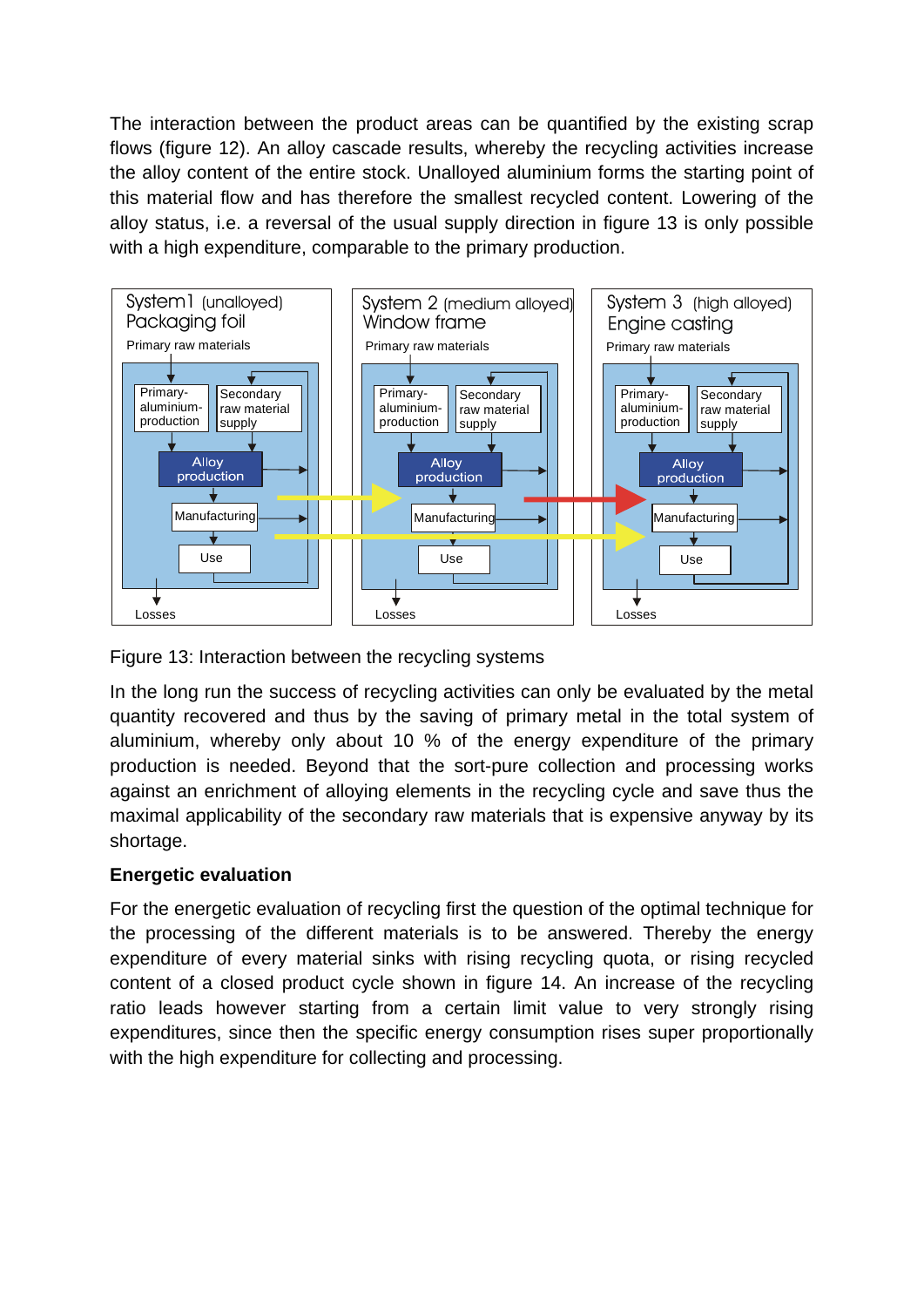

Figure 14: Qualitative determination of an optimal recycling ratio regarding the primary energy expenditure

Beyond that the condition of the scrap and in particular their aluminium content intends the power requirement for the remelting. Figure 15 shows a strong rise of the energy requirement below approx. 80 % aluminium content. Below that value the accompanying substances of the aluminium decide on the application in which respective melting or processing unit they are treated. In melting practice an optimal melting yield is achieved only by special material mixtures.



Figure 15: Dependency of the melting on the aluminium content of the materials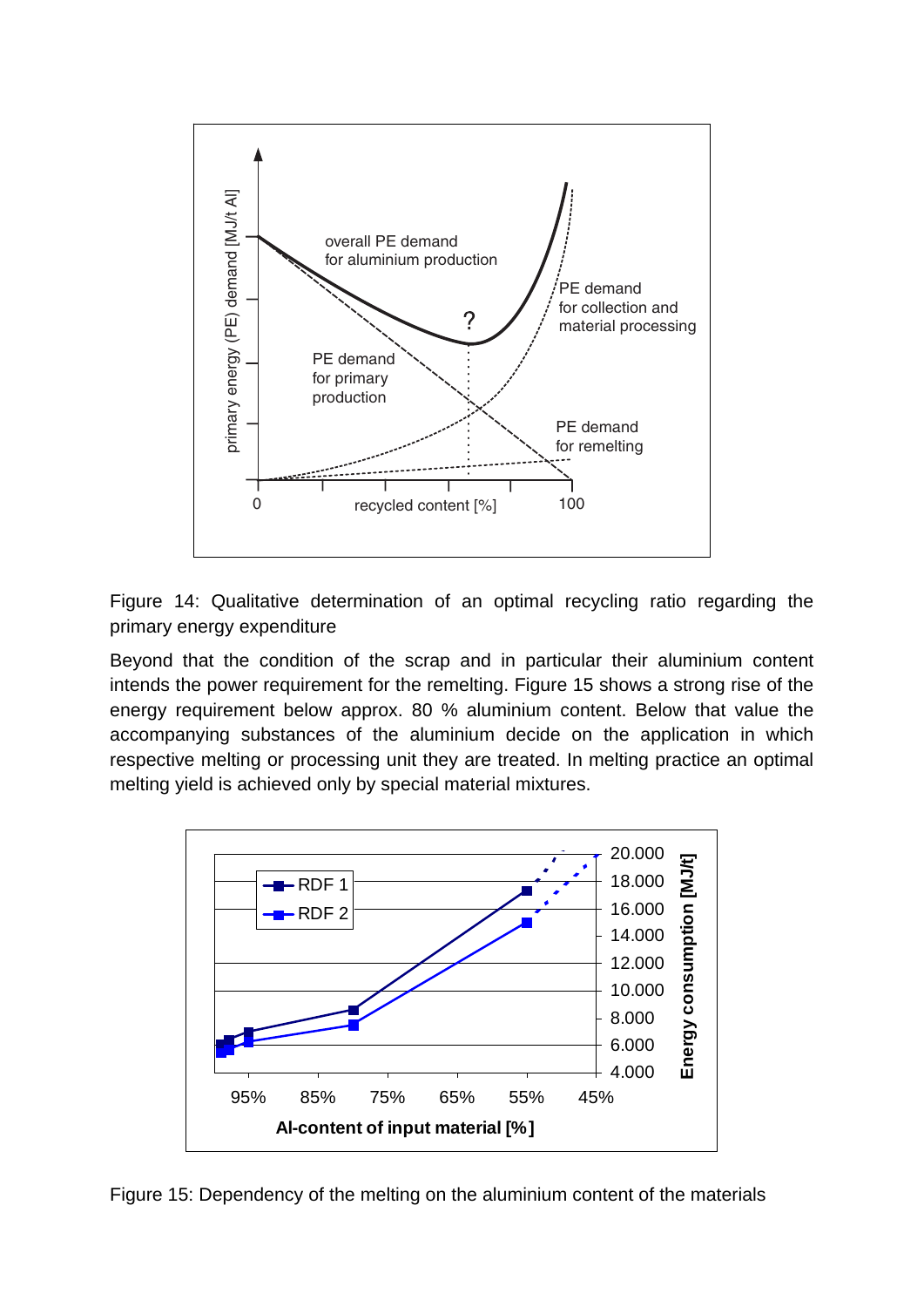An example of aluminium-poor raw materials is the aluminium fraction won from light packaging materials. Here also the potentials of the technological development and in particular the interaction between processing and melting practice can be clarified. Figure 16 shows the existing system of the packaging material recycling. The aluminium fraction from the sorting plant, with 40 % aluminium content and predominantly organic residues can not be processed directly pyrometallurgically. With the combination of mechanical and thermal processing routes a high-quality fraction with approx. 99 % of aluminium content is obtained which can be processed with a melting yield of over 90 %. The average processing quota is situated however with about 73.4 % relatively low.



Figure 16: Processing of the Al-fraction of light packaging material [ 10 ]

Alone by the application of a fully automatic sorting plant the yield of this level could be increased from 80,6 to 94 %. Then process specifically the energy consumption rises, related to the larger production however this turns into an advantage. Scenario calculations show that in the case of appropriate melting technique for future recycling concepts NT (exclusively newest technology) their possible usage in the year 2010 saving potentials result of 2000 or 1370 MJ/t of produced alloy, with an increase of the aluminium quantity around 20 or 4 % (figure 17) [ 10, 11 ].

Beyond that detailed analysis of the recycling processes by means of process chain modelling points out further important, often not obvious aspects of the recycling or individual processes.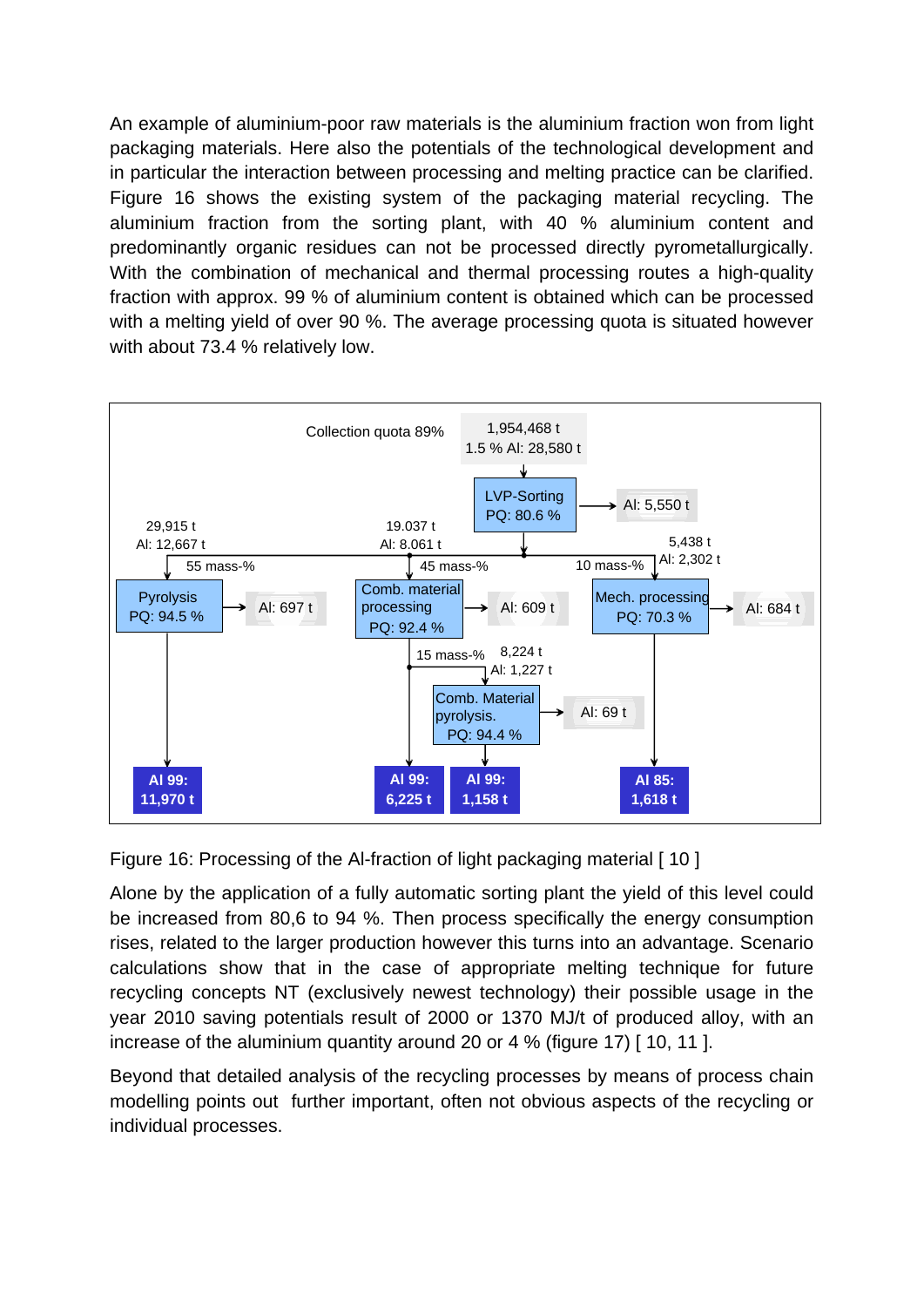

Figure 17: Comparison of the primary energy demand of today's and in the future possible concepts of light packaging recycling [ 10, 11 ]

Figure 18 shows besides the allocation of the primary energy the distribution of the final energy exemplarily for the energy carrier Diesel. It shows how important the transportation during the collection and afterwards to the sorting plants is. Likewise the utilization of the aluminium fraction in the centralised pyrolysis operations in Southern Germany is connected to high transport expenditures.



Figure 18: Classification of the primary and final energy consumption for the packaging recycling by the example of Diesel fuel [10]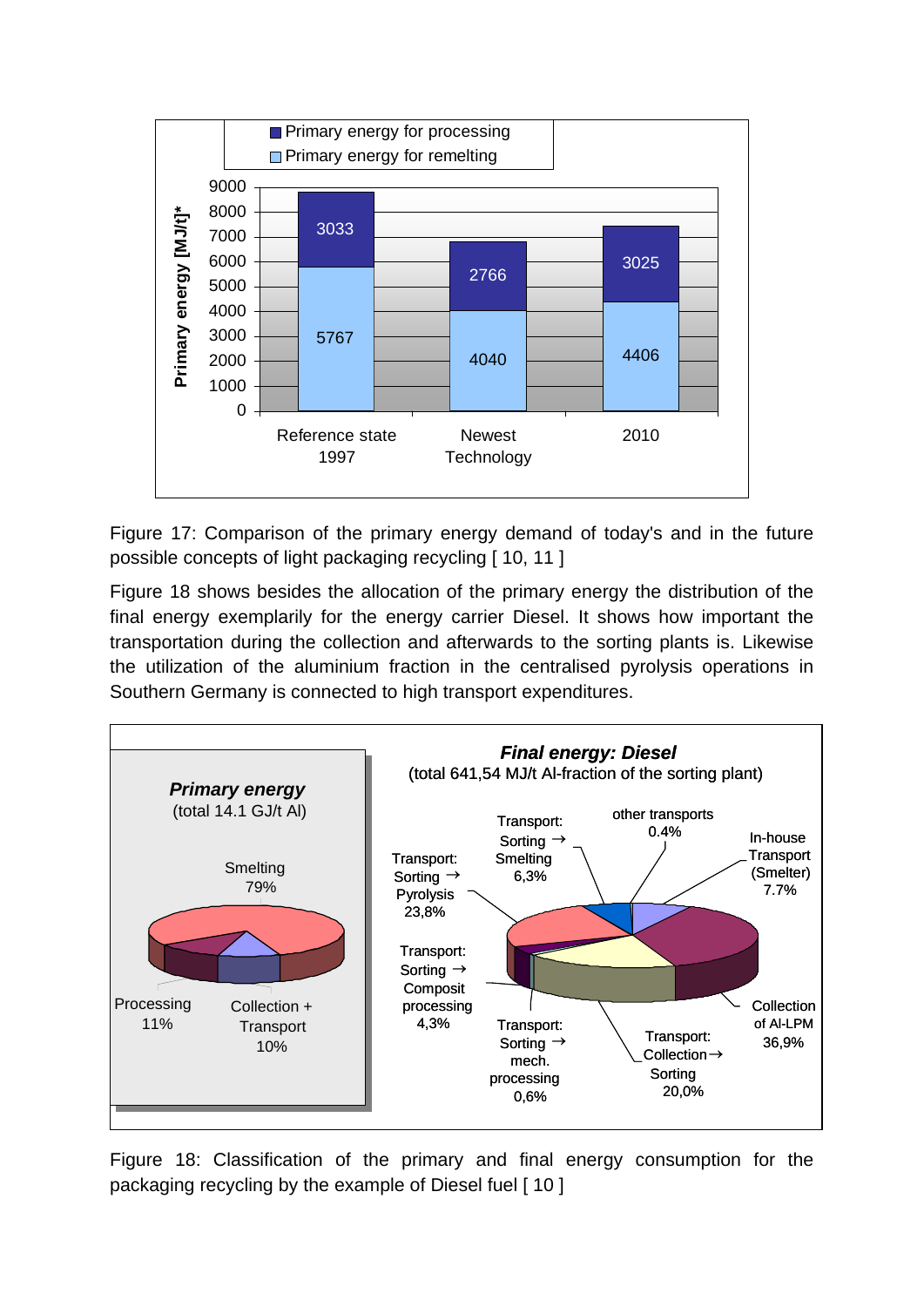### **Summary**

This article confronts requirement and feasibility of the aluminium recycling. The scrap availability is the focal point of the view, since it exerts an influence on the recycling activities, equally important for all metals. From this the recycled content of the used metal quantity can be determined, which varies regionally, temporally and product-specifically. The recycling quota is in comparison a predominantly techniquespecific measure for the success of recycling activities, with which depending upon the selection of the definition also the collection of secondary materials must be considered. For recycled content and quota is the quality of the raw materials, i.e. the condition, the alloy composition and the metal content of importance. The recycling technique can be described over the metal yield and the energy requirement, whereby as possible an entire recycling concept with processing and melting technique has to be evaluated and not an individual process.

Future developments will have to aim at the increase of the efficiency of collection and utilisation of secondary raw material sources up to an optimum. The energy expenditure for the recycling represents however only one element, which are usually consulted in connection with the resulting emissions for the ecological evaluation. In order to arrange a sustainable development of the metallurgy, also economic and social aspects of the resource management are to be included into the view.

#### **References**

- [1] Metal statistic 1988-98, 86. Vol., Metallgesellschaft, Frankfurt a.M.; World Bureau of Metal Statistics, Ware, 1999
- [2] Aluminium end-use: EAA 900 / 1997, Gesamtverband der Deutschen Aluminiumindustrie GDA, Düsseldorf, 1998
- [3] Rombach, G.: Aluminium in open and closed loops. Aluminium 74 (1998) 6, S. 421
- [4] Bauer, C.; Rombach, G.; Teschers, R.; Wolf, S.; Zapp, P.: Einbindung von Nutzungsaspekten in die Stoffstromanalyse metallischer Rohstoffe. Metall 54 (2000) 5, S. 205-209
- [5] Wolf, S.; Meier-Kortwig, J.; Hoberg, H.: Modelling the material flow of recycling processes for aluminium alloys by means of technical recycling quotas. Global Symposium on Recycling, Waste Treatment and Clean Technology, REWAS 99, ed. by Gaballah, E.; Hager, J.; Solozabl, R., San Sebastian, Spain 1999, pp. 1023
- [6] Wolf, S.: Untersuchungen zur Bereitstellung von Rohstoffen für die Erzeugung von Sekundäraluminium in Deutschland - Ein Informationssystem als Hilfsmittel für das Stoffstrommanagement. Dissertation, RWTH Aachen, 2000
- [7] VDS-Scrap input statistic. Vereinigung Deutscher Schmelzhütten (German Refiner Association), Düsseldorf, März 2000
- [8] Aluminium scrap balance 1997. Bundesamt für Wirtschaft, II 6 NE-Metallstatistik, Eschborn, 1998